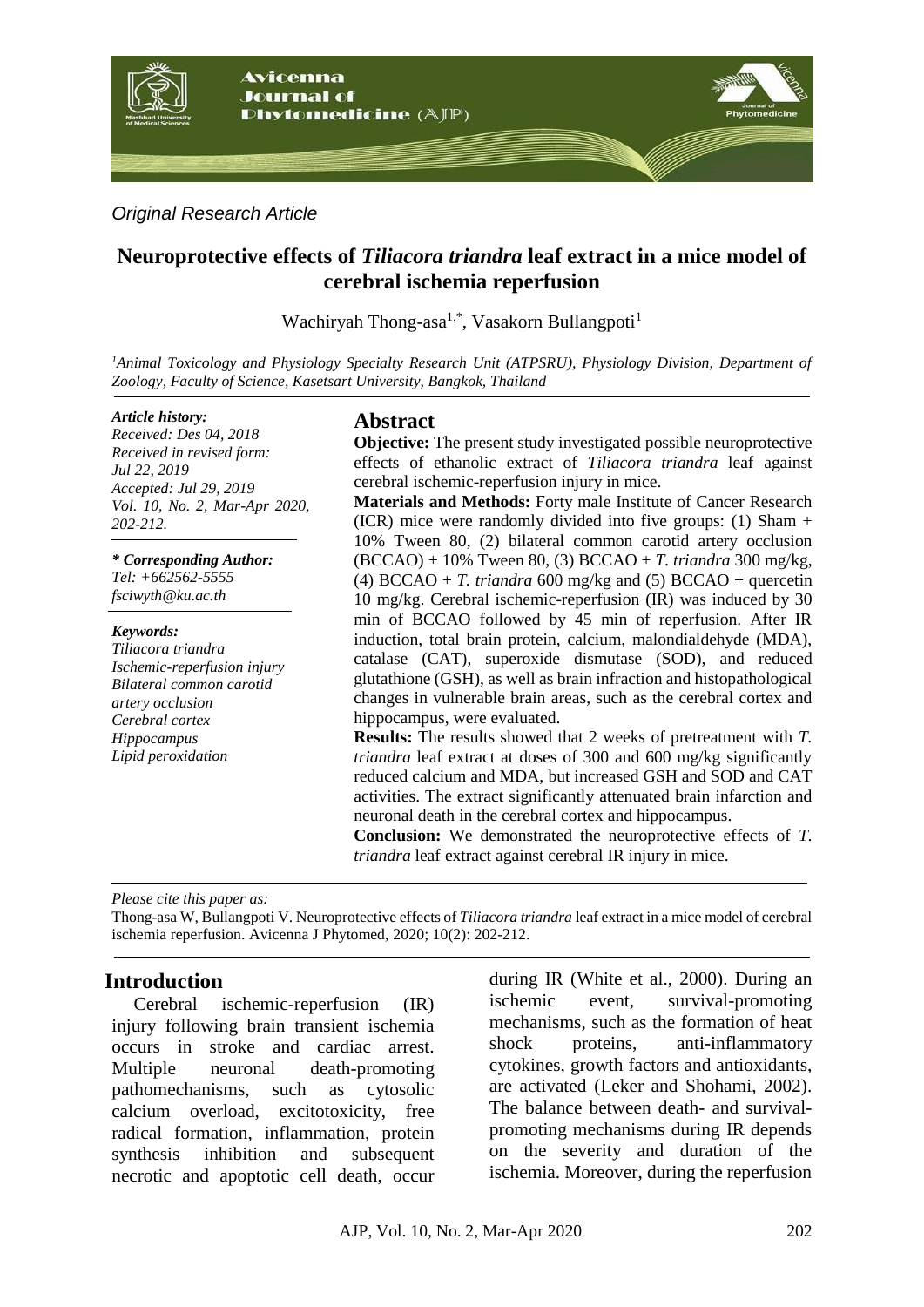period, high blood oxygen levels promote free radical formation and exacerbate neuronal death (White et al., 2000). Inhibiting death-promoting mechanisms while enhancing survival-promoting mechanisms is a neuroprotective therapeutic ideal that may increase neuronal endurance and reduce disability in patients who suffer from IR injuries.

Neuroprotective therapy has recently gained attention. Its objective is to reduce neuronal vulnerability to ischemia and extend the effective therapeutic window for thrombolytic reperfusion injuries. Many synthetic antioxidant chemicals are used to diminish oxidative stress in cerebral IR injuries, and most such chemicals are polyphenolic and flavonoid compounds with free-radical scavenging properties (Makarov et al., 2005; Mira et al., 2002; Pedrielli et al., 2001). These compounds are of natural origin and function as phytomedicines.

*Tiliacora triandra* (Colebr.) Diels is a plant of the Menispermaceae family that is native to Southeast Asia. It is frequently used in northeastern Thai cuisine as well as traditional folk medicine for its anti-pyretic, anti-bacterial and anti-malarial properties, and for alcoholic detoxification (Pachaly and Khosravian, 1988; Paris and Sasorith, 1967; Saiin and Markmee, 2003; Sureram et al., 2012). It is also used for its antiinflammatory, anti-cancer, acetylcholine esterase inhibitory and antioxidant properties (Ingkaninan et al., 2003; Kaewpiboon et al., 2014; Phadungkit et al., 2012). These properties were reported along with high concentrations of polyphenolic and flavonoid compounds (Boonsong et al., 2009; Singthong et al., 2014). *T. triandra* is a natural source of antioxidants because it contains high levels of beta-carotene, condensed tannins, triterpene, flavonoids, saponin, phytol and alpha-tocopherol (Boonsong et al., 2009). Acute and subchronic toxicity studies of *T. triandra* leaf extract in rats showed no toxicity signs when rats were given a single dose of 5,000 mg/kg or up to 1,200 mg/kg

continuously for 90 days (Sireeratawong et al., 2008). The neuroprotective and neuronal promoting effects of *T. triandra* leaf extract were also reported (Thong-asa et al., 2017). Regarding the extract's antioxidant properties, which may ameliorate the major pathomechanism of IR injury, the present study was aimed at investigating the neuroprotective effects of *T. triandra* leaf extract against cerebral IR injury in mice.

# **Materials and Methods Animals**

Animal care and experimental protocols were approved by the Animal Ethic Committee, Kasetsart University Research and Development Institute (KURDI), Kasetsart University (ID# ACKU 02756). Forty male ICR mice were obtained from the National Laboratory Animal Center (NLAC), Mahidol University, Salaya, Nakornprathom. They were housed in a room with well-controlled temperature and humidity, with 12-hr light and dark periods and provided with standard pellet food and reverse osmosis (RO) water *ad libitum*.

# *T. triandra* **leaf extract**

Ethanolic extract of *T. triandra* leaves was obtained from the Animal Toxicology and Physiology Specialty Research Unit (ATPSRU). Air-dried *T. triandra* leaves were powdered and extracted using 95% ethanol in a Soxhlet extractor for 18–20 hr. The extract was then filtered and concentrated using a rotary vacuum. The extract's flavonoid and phenol contents were 231.29 mg QE/g and 340.21 mg GAE/g, respectively (Thong-asa et al., 2017). The extract was diluted in 10% Tween 80 before use.

## **Experimental protocol**

Mice were randomly divided into 5 groups: (1) Sham  $+$  10% Tween 80, (2)  $BCCAO + 10\%$  Tween 80, (3) BCCAO + *T. triandra* 300 mg/kg, (4) BCCAO + *T.*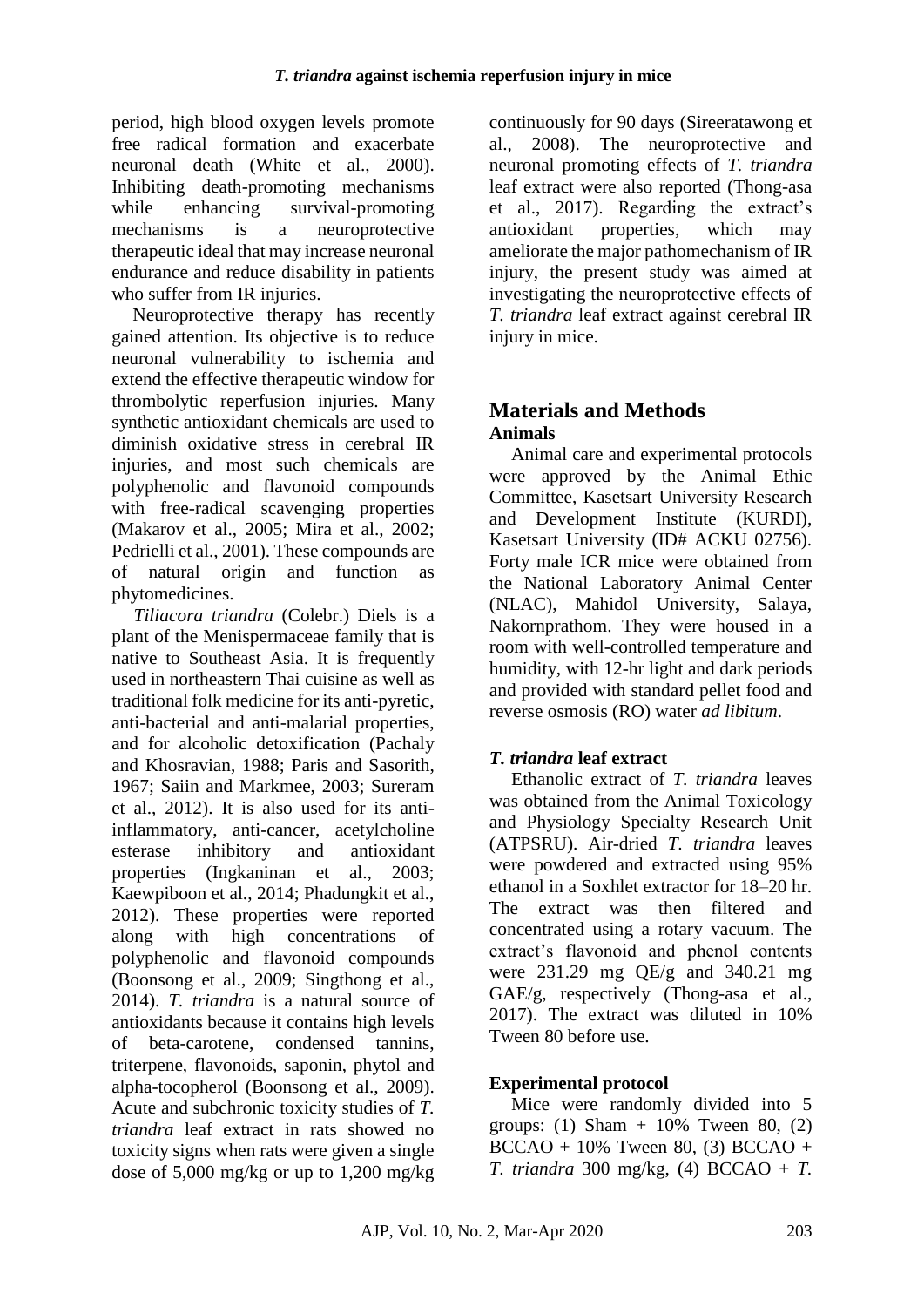*triandra* 600 mg/kg and (5) BCCAO + quercetin 10 mg/kg. Gavage administration was done for 2 weeks prior to cerebral IR induction to verify the neuroprotective effects of pre-ischemic *T. triandra* treatment (Vaghef and Bafandeh Gharamaleki, 2017). Cerebral IR was induced by 30 min of BCCAO followed by 45 min of reperfusion (Raghavendra et al., 2009; Sakamula and Thong-Asa, 2018). After IR, all animals were decapitated, and their brains were collected for biochemical and histological analysis. The brains were washed in cold 0.9% normal saline solution (NSS) and homogenized in 10% w/v 0.05 M phosphate buffered saline (PBS, pH 7.4). Supernatant was prepared by centrifugation of homogenate  $10,000g$  at  $4^{\circ}$ C.

### **Total protein determination**

We mixed 0.2 ml of supernatant with 2 ml of solution D (2% w/v Na<sub>2</sub>CO<sub>3</sub> in 0.1 N NaOH: 0.5% w/v CuSO<sub>4</sub>-5H<sub>2</sub>O in distilled water:  $1\%$  w/v  $C_4H_4KNaO_6-4H_2O$  $(48:1:1)$ ). We then incubated the mixture for 10 min and added 0.2 ml of 1 N Folin-Ciocalteu reagent (1:1). After 30 min of incubation, the absorbance of the mixture was read at 600 nm (Lowry et al., 1951). Protein concentration was calculated using a standard curve  $(y=5.1314x+0.0249)$ ,  $r^2$ =0.9916) prepared from bovine serum albumin at concentrations of 0, 0.083, 0.153, 0.214 and 0.266 mg/ml.

## **Calcium determination**

Blank (2.55 ml of distilled water  $+1.5$ ml of working color reagent), standard (2.5 ml of distilled water  $+$  0.05 ml working standard calcium solution + 1.5 ml of working color reagent) and test (2.5 ml of distilled water  $+0.05$  ml of sample  $+1.5$  ml of working color reagent) mixtures were prepared. The mixtures were incubated at 25°C for 5 min, then read at 490 nm reference against a blank. Calcium concentration was interpreted as mEq/L (Spare, 1964).

# **Malondialdehyde (MDA) determination**

We mixed 0.2 ml of homogenate with 0.2 ml of 4% sodium dodecyl sulfate, 1.5 ml of 20% acetic acid and 1.5 ml of 0.5% thiobarbituric acid, and boiled them for 60 min at 95°C. The mixture was centrifuged for 10 min (3,500 rpm), and the absorbance of the supernatant was read at 532 nm. The MDA concentration was interpreted as µmoles/mg of protein using the standard curve  $(y=0.0057x+0.0547, r^2=0.9907)$ (Sakamula and Thong-Asa, 2018).

### **Superoxide dismutase (SOD) determination**

We mixed 0.1 ml of supernatant with 0.1 ml of EDTA  $(1\times10^{-4}$  M), 0.5 ml of carbonate buffer (pH 7.9) and 1 ml of epinephrine  $(3\times10^{-3} \text{ M})$ . The absorbance of the mixture was read at 480 nm every 30 sec for 3 min. Enzyme activity was interpreted as U/min/mg of protein using the standard curve  $(y=0.0015x+0.0001, r^2=0.998)$ plotted for SOD concentration that included 0, 0.0058, 0.0294, 0.117 and 0.294 µg/mg (standard SOD activity was 6150 U/mg, Merck, Germany) (Sakamula and Thong-Asa, 2018).

## **Catalase (CAT) determination**

Here, 50 µl of supernatant was taken and the volume was made up to 3 ml with 0.05 M PBS (pH 7.4) containing 0.01 M of  $H_2O_2$ . The absorbance of the mixture was read continuously at 240 nm every 30 sec for 3 min. CAT level was calculated with reference to the extinction coefficient of  $H_2O_2$  and interpreted as umoles of  $H_2O_2$ utilized/min/mg of protein (U/mg of protein) (Hadwan and Abed, 2016).

# **Reduced glutathione (GSH) determination**

We mixed 1 ml of homogenate with 1 ml of 10% tricarboxylic acid (TCA) and centrifuged the mixture. Thereafter, 0.5 ml of the supernatant was mixed with 2 ml of 5, 5'-dithios 2-nitro benzoic acid. The volume was increased to 3 ml with PBS, and the mixture was read at 412 nm. A standard curve  $(y=0.5817x-0.0227)$ ,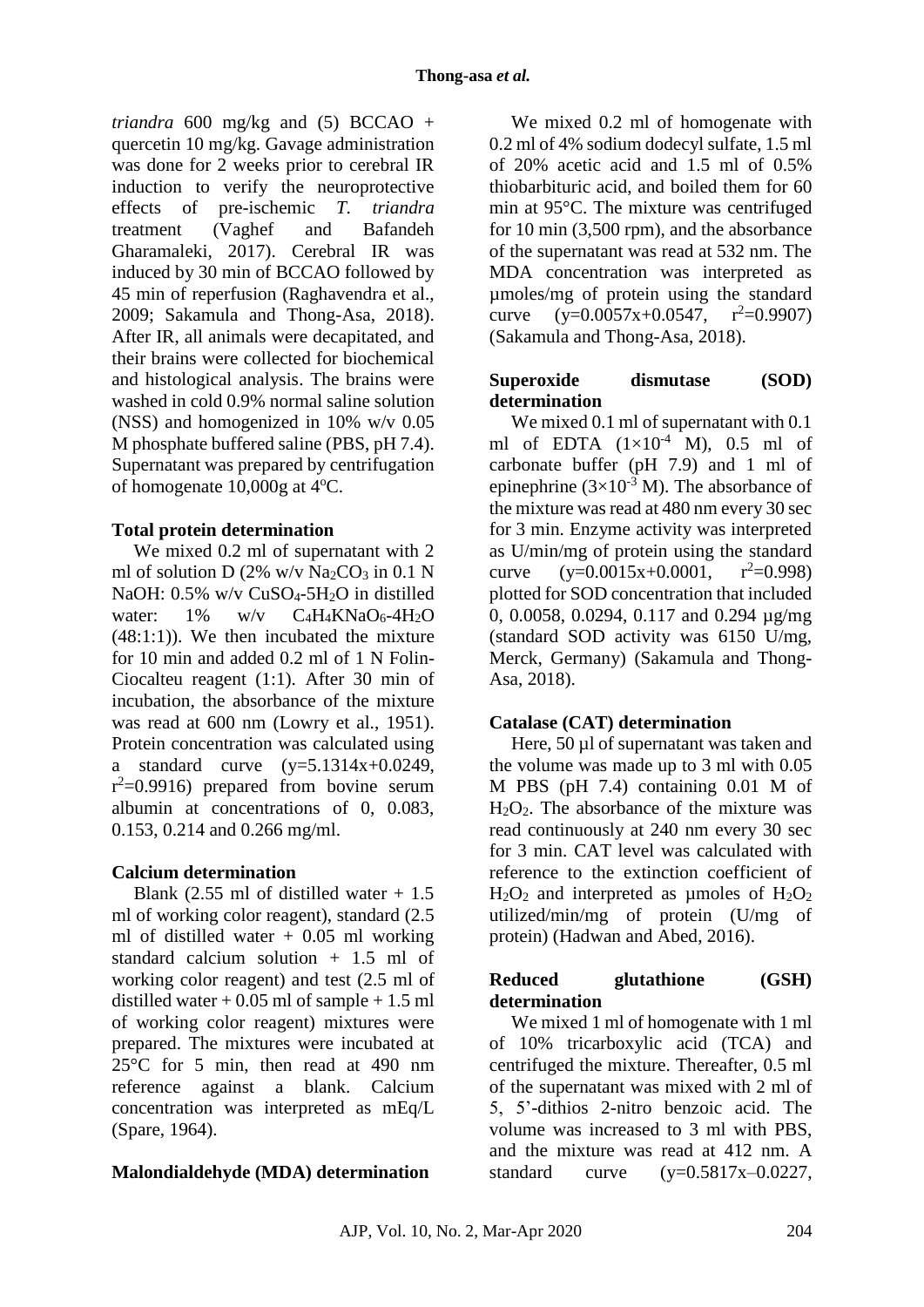$r^2$ =0.993) of glutathione was prepared using concentrations of 0, 0.065, 0.163, 0.326, 0.490 and 0.653 mM and GSH was represented as mmoles/mg of protein (Sakamula and Thong-Asa, 2018).

### **Infarction area determination**

Brains were removed quickly after decapitation, briefly washed in cold 0.9% NSS and cut by a surgical blade to yield 2 mm of thickness using an acrylic brain template. Brain pieces were stained with 2% 2, 3, 5-triphenyltetrazolium chloride at 37°C for 10 min. After staining, brain pieces were kept in 10% neutral buffer formalin for 24 hr and captured for infarction analysis using NIH Image J.

### **Histopathological analysis**

We performed histological analysis by staining with 0.1% Luxol fast blue and 0.1% cresyl violet. Brains were embedded in paraffin and cut to a thickness of 5 µm. Five slides were selected from each animal starting at -1.98 from bregma (Paxinos and Franklin, 2008) with an interval of 100 um. All selected slides were incubated overnight in hot air oven at 60°C. Brain slides were deparaffinized and rehydrated using serial dilutions of xylene, 100% ethanol (EtOH) and 95% EtOH, and soaked in 0.1% Luxol fast blue diluted in 95% EtOH overnight while incubated at 56°C. Excessive Luxol fast blue was washed out by 95% EtOH followed by distilled water. The slides were then dipped in 0.05% lithium carbonate for 30 sec, washed with distilled water and stained with 0.1% cresyl violet for 30 sec. After washing with distilled water, the brain slides were dehydrated using serial dilutions of 95% EtOH, 100% EtOH and xylene. Finally, the brain slides were covered with mounting media and cover glass.

Dead and viable neuronal cells were counted in the cerebral cortex and dorsal hippocampus cornus ammonis (CA) 1 and 3 and dentate gyrus (DG). Viable cells were characterized by light purple cytoplasm and the appearance of the nucleus and nucleolus. Dead cells were characterized by a dark purple cell with vacuole surrounding. Cerebral cortices were captured at 100X magnification (Olympus Tg300) for 3 images of each hemisphere. Each image was 886.26×668.01 µm. Granular and pyramidal cells were counted; their sizes ranged from 5 to 30 µm. The CA 1 and 3 and DG of the dorsal hippocampus were captured at 400X magnification for 3 images of each area of interest in each hemisphere. Each image was 166.67×166.34 µm. Pyramidal cells in CA1 and CA3 with sizes 15 to 35 µm and granular cells in the DG with sizes between 9 to 25 µm, were counted. White matter area images were captured at 400X magnification for 3 images of each hemisphere. White matter density in areas of interest, such as the corpus callosum, internal capsule and optic tract were analyzed for myelinated fiber density using NIH Image J (Thong-asa and Tilokskulchai, 2014; Wakita et al., 2002).

### **Statistical analysis**

All data were analyzed using a one-way analysis of variance (ANOVA) followed by Fisher's PLSD *post hoc* test. Statistical significance was accepted when p values were less than 0.05 and data are represented as mean±standard error of mean (SEM).

## **Results**

## **Animal body and organ weights**

In all mice, continuous administration of the vehicle or *T. triandra* leaf extract had no effect on body or organ weight (Table 1).

### **Total protein level**

Total brain tissue protein level was slightly reduced in the BCCAO  $+$  10% Tween 80 group, but we found no significant difference among groups (Figure 1a).

## **Calcium level**

Calcium levels increased significantly in the BCCAO  $+ 10\%$  Tween 80 group when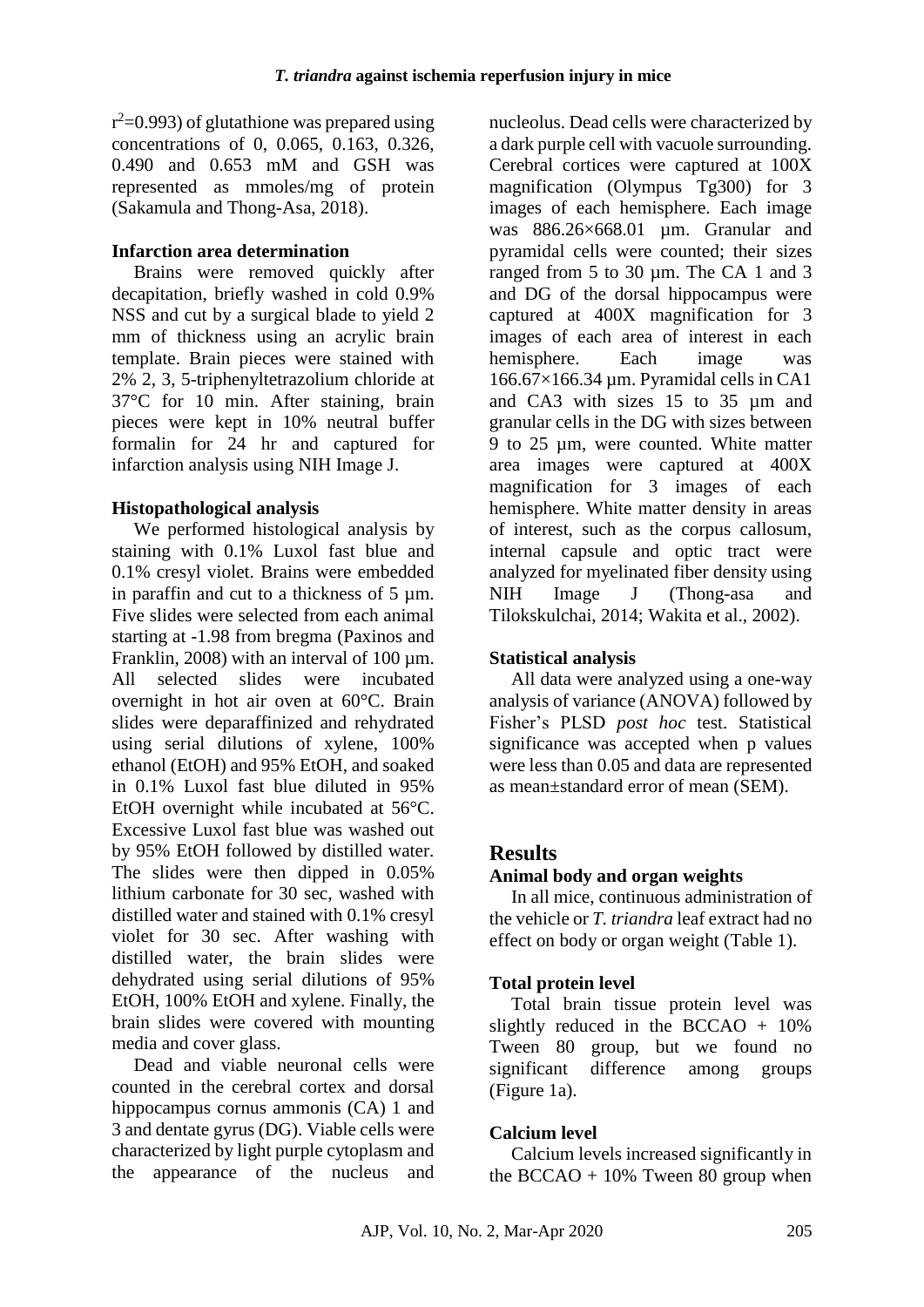compared to the Sham + 10% Tween 80 group (p=0.0003) and other BCCAO groups (i.e. *T. triandra* 300 mg/kg group (p=0.0007) and *T. triandra* 600 mg/kg (p=0.0015) group). Calcium level amelioration in the *T. triandra*-treated groups was not different from that of the quercetin 10 mg/kg group (Figure 1b).

#### **Malondialdehyde level**

MDA levels in the BCCAO + 10% Tween 80 group significantly increased after IR compared to the Sham  $+$  10% Tween 80 group (p=0.0332). A comparison of MDA levels among the BCCAO groups showed a significant reduction in the BCCAO + *T. triandra* 300 mg/kg (p=0.0065), BCCAO + *T. triandra* 600 mg/kg ( $p=0.0085$ ) and quercetin 10 mg/kg  $(p=0.0098)$  groups (Figure 1c).

#### **Superoxide dismutase level**

Decreased SOD levels were found after IR, but there was no significance difference compared to the Sham + 10 % Tween 80 group (p=0.677). SOD levels significantly increased in the BCCAO + *T. triandra* 300, *T. triandra* 600 mg/kg and quercetin 10 mg/kg groups when compared to the  $BCCAO + 10\%$  Tween 80 group (p=0.042, 0.0005 and 0.005, respectively) (Figure 1d).

#### **Catalase level**

CAT levels were reduced by IR, but no significance difference was found when comparing the Sham  $+$  10% Tween 80 group with the BCCAO  $+ 10\%$  Tween 80 group (p=0.600). A significant CAT level increase was found only in the BCCAO + *T. triandra* 600 mg/kg (p=0.002) and  $BCCAO +$  quercetin 10 mg/kg (p=0.026) groups as compared to the BCCAO + 10% Tween 80 group (Figure 1e).

#### **Reduced glutathione level**

GSH levels were significantly reduced in the BCCAO  $+$  10% Tween 80 group compared to the Sham + 10% Tween 80 group (p=0.001). GSH levels in the BCCAO + *T. triandra* 300, *T. triandra* 600 mg/kg and quercetin 10 mg/kg groups significantly increased when compared to the BCCAO  $+$  10% Tween 80 group  $(p=0.0002, 0.0002, and < 0.0001,$ respectively) (Figure 1f).



Figure 1. The histogram of brain tissue biochemical analysis. Total protein level (a), calcium level (b), MDA level (c), SOD level (d), CAT level (e) and GSH level (f).  $\frac{1}{2}p<0.05$  and  $\frac{1}{2}p<0.01$  show significant differences as compared to BCCAO + 10% Tween 80.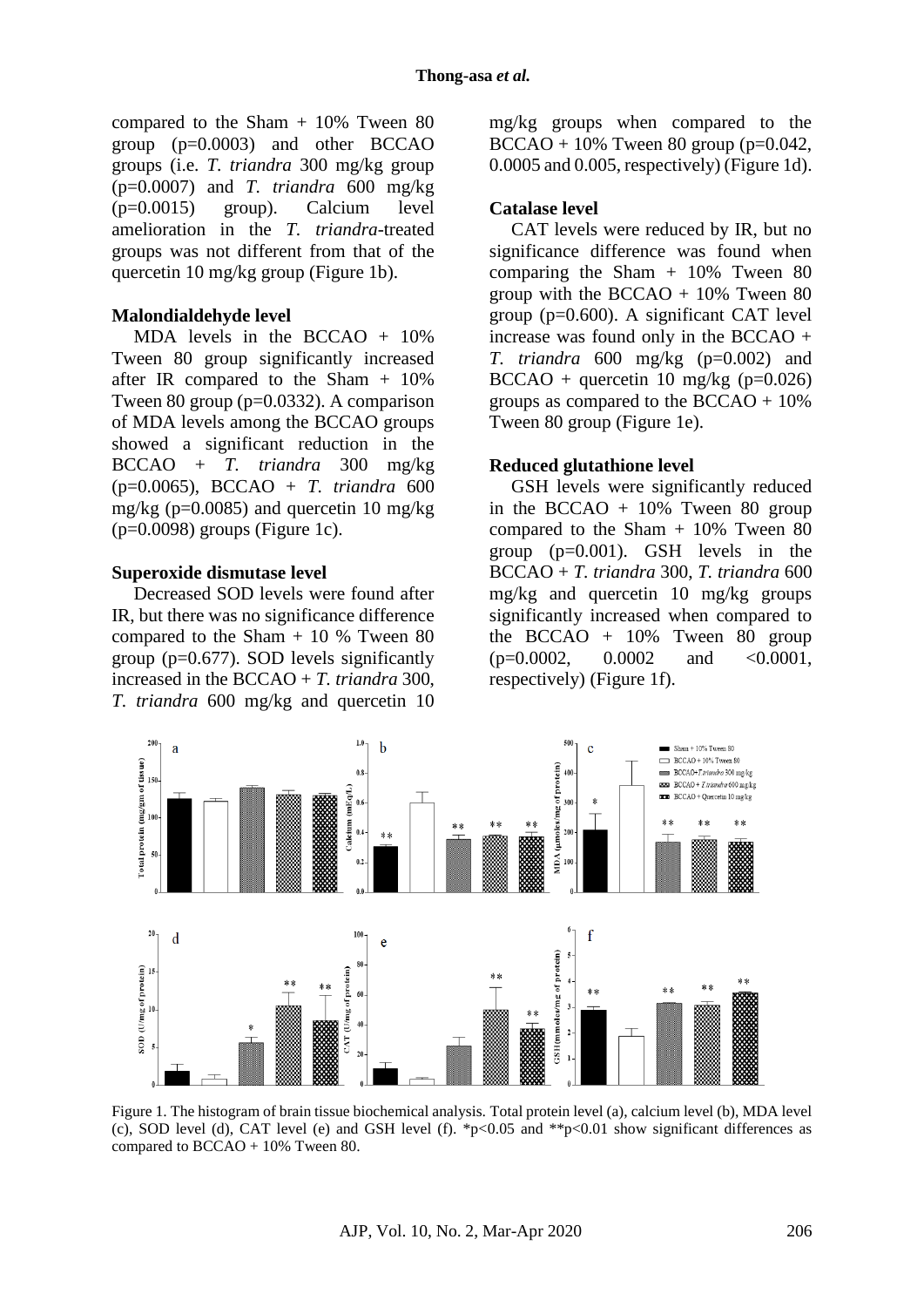|                | Groups                    |                            |                                     |                                     |                                    |
|----------------|---------------------------|----------------------------|-------------------------------------|-------------------------------------|------------------------------------|
| Weight $(g)$   | $Sham + 10\%$<br>Tween 80 | $BCCAO + 10\%$<br>Tween 80 | $BCCAO+T.$<br>triandra 300<br>mg/kg | $BCCAO+T.$<br>triandra 600<br>mg/kg | $BCCAO +$<br>quercetin 10<br>mg/kg |
| <b>Body</b>    | $42.85 + 1.84$            | $38.00 \pm 2.00$           | $42.33 + 1.45$                      | $46.00+4.00$                        | $38.00 \pm 2.70$                   |
| <b>Brain</b>   | $0.62+0.01$               | $0.61 + 0.02$              | $0.64 + 0.03$                       | $0.59 + 0.02$                       | $0.63+0.01$                        |
| <b>Livers</b>  | $2.30+0.11$               | $2.01 + 0.15$              | $2.07+0.21$                         | $2.23 + 0.58$                       | $1.97+0.09$                        |
| Lungs          | $0.26 + 0.01$             | $0.31 + 0.03$              | $0.29 + 0.06$                       | $0.32 + 0.05$                       | $0.28 + 0.01$                      |
| <b>Stomach</b> | $0.33 + 0.01$             | $0.27+0.01$                | $0.26 + 0.01$                       | $0.27 + 0.03$                       | $0.31 + 0.003$                     |
| <b>Kidneys</b> | $0.69 + 0.04$             | $0.60 + 0.03$              | $0.57+0.02$                         | $0.64 + 0.06$                       | $0.61 + 0.009$                     |
| <b>Heart</b>   | $0.26 + 0.01$             | $0.23 + 0.02$              | $0.21 + 0.02$                       | $0.23 + 0.005$                      | $0.20 + 0.01$                      |
| <b>Spleen</b>  | $0.11 + 0.01$             | $0.09 + 0.01$              | $0.07+0.007$                        | $0.07+0.01$                         | $0.07+0.009$                       |
| <b>Testes</b>  | $0.33 \pm 0.03$           | $0.33 \pm 0.01$            | $0.37+0.01$                         | $0.36 + 0.05$                       | $0.33 \pm 0.02$                    |

Table 1. Body and organ weights (mean±SEM)

#### **Infarction area**

The percentage of brain infarction was significantly increased in the BCCAO + 10% Tween 80 group (p=0.008). The BCCAO + *T. triandra* 300, *T. triandra* 600 mg/kg and quercetin 10 mg/kg groups experienced significantly decreased brain infarction compared to the BCCAO + 10% Tween 80 group (p=0.001, 0.008 and 0.003, respectively) (Figure 2).



Figure 2. The photomicrograph of brain slides stained with TTC. The histogram shows the percentage of brain infarction (% infarction). \*p<0.05 and \*\*p<0.01 show significant differences as compared to BCCAO + 10% Tween 80.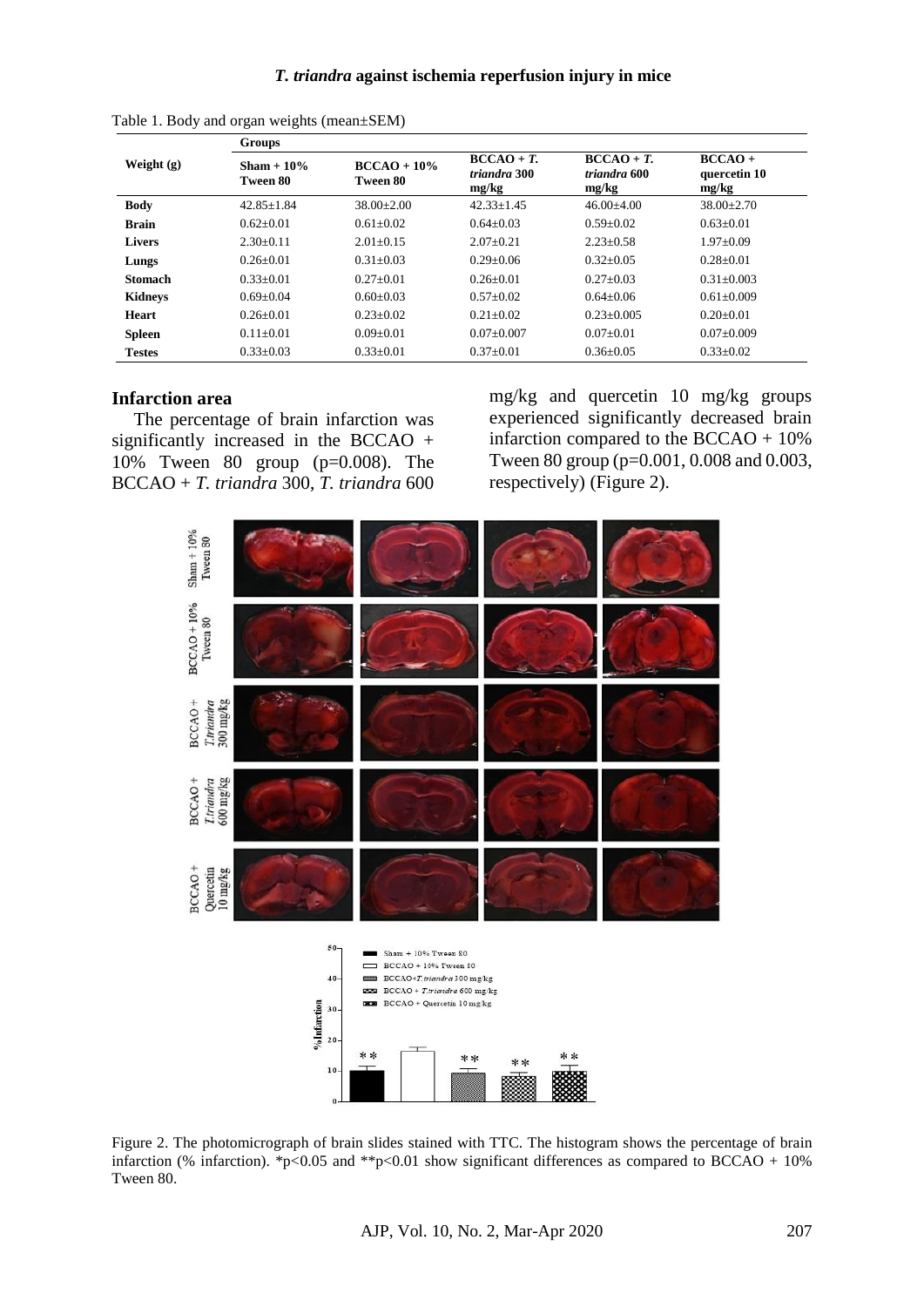#### **Histological analysis**

The percentage of dead cells in all areas of the dorsal hippocampus significantly increased after IR induction in the BCCAO  $+ 10\%$  Tween 80 group (CA1; p=0.0012, CA3; p=0.0027 and DG; p=0.0023). The

BCCAO + *T. triandra* 300, *T. triandra* 600 mg/kg and quercetin 10 mg/kg groups had a significant reduction in the percentage of dead cells in CA1 (p=0.0052, 0.0033 and 0.0038, respectively) and DG ( $p=0.0187$ , 0.0155 and 0.0083, respectively) (Figure 3).



Figure 3. The photomicrograph of the dorsal hippocampus stained with 0.1% cresyl violet (a–e, 40X of magnification, scale bar 500 µm). The area of interest CA1 (f-j), CA3 (k-o) and DG (p-t) captured at 400X of magnification, scale bar 50  $\mu$ m. Histograms show the percentage of dead cells in CA1 (a), CA3 (b) and DG (d).  $*p<0.05$  and  $*p<0.01$  show significant differences as compared to BCCAO + 10% Tween 80.

Histological analysis of the cerebral cortex (Figure 4a–e, and Histogram a) revealed a significant increase in the percentage of dead cells after IR induction (p=0.0002). Treatment with *T. triandra* at doses of 300 and 600 mg/kg and quercetin at 10 mg/kg, significantly reduced the

percentage of dead cells in the cerebral cortex (p=0.0018, 0.0048 and 0.0022, respectively).

White matter density in the corpus callosum, internal capsule and optic tract did not vary significantly among the groups (Figure 4f–t, and Histograms b–d).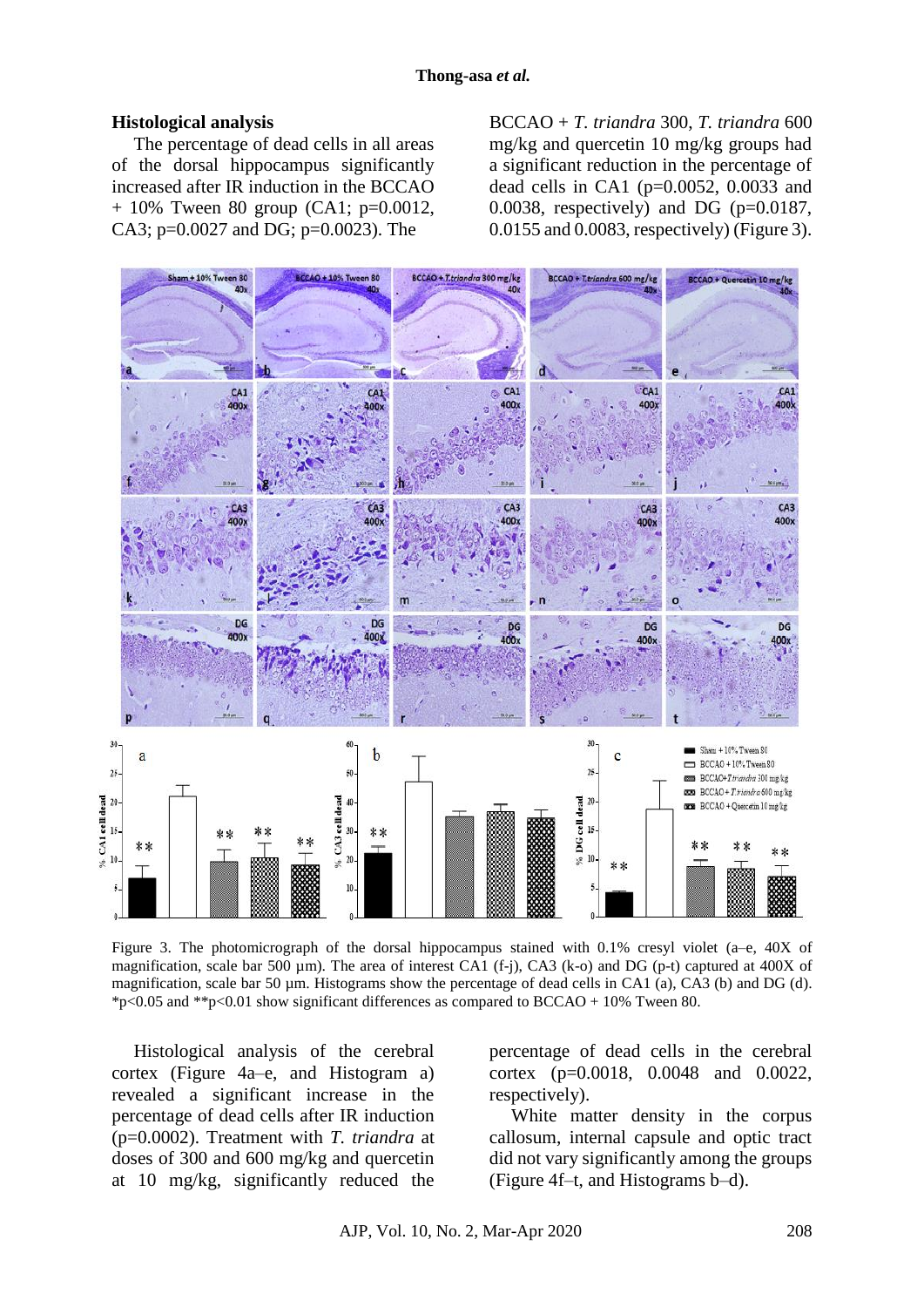#### *T. triandra* **against ischemia reperfusion injury in mice**



Figure 4. The photomicrograph of cerebral cortex stained with 0.1% cresyl violet (a–e, 100X of magnification, scale bar 200  $\mu$ m). The photomicrograph of white matter area with 0.1% Luxol fast blue staining. Corpus callosum  $(f-j)$ , internal capsule  $(k-0)$  and optic tract  $(p-t)$  captured at 400X of magnification, scale bar 50 µm. Histograms show the percentage of dead cells in cerebral cortex (a), white matter density (% area) in corpus callosum (b), internal capsule (d) and optic tract (d). \*p<0.05 and \*\*p $<0.01$  show significant differences as compared to BCCAO + 10% Tween 80.

### **Discussion**

The present study demonstrated the neuroprotective effects of *T. triandra* leaf extract against cerebral IR injury. Treatment with *T. triandra* at doses of 300

and 600 mg/kg prevented brain oxidative stress, brain infarction and neurodegeneration in vulnerable brain areas, such as the cerebral cortex and dorsal hippocampus, similar to those induced by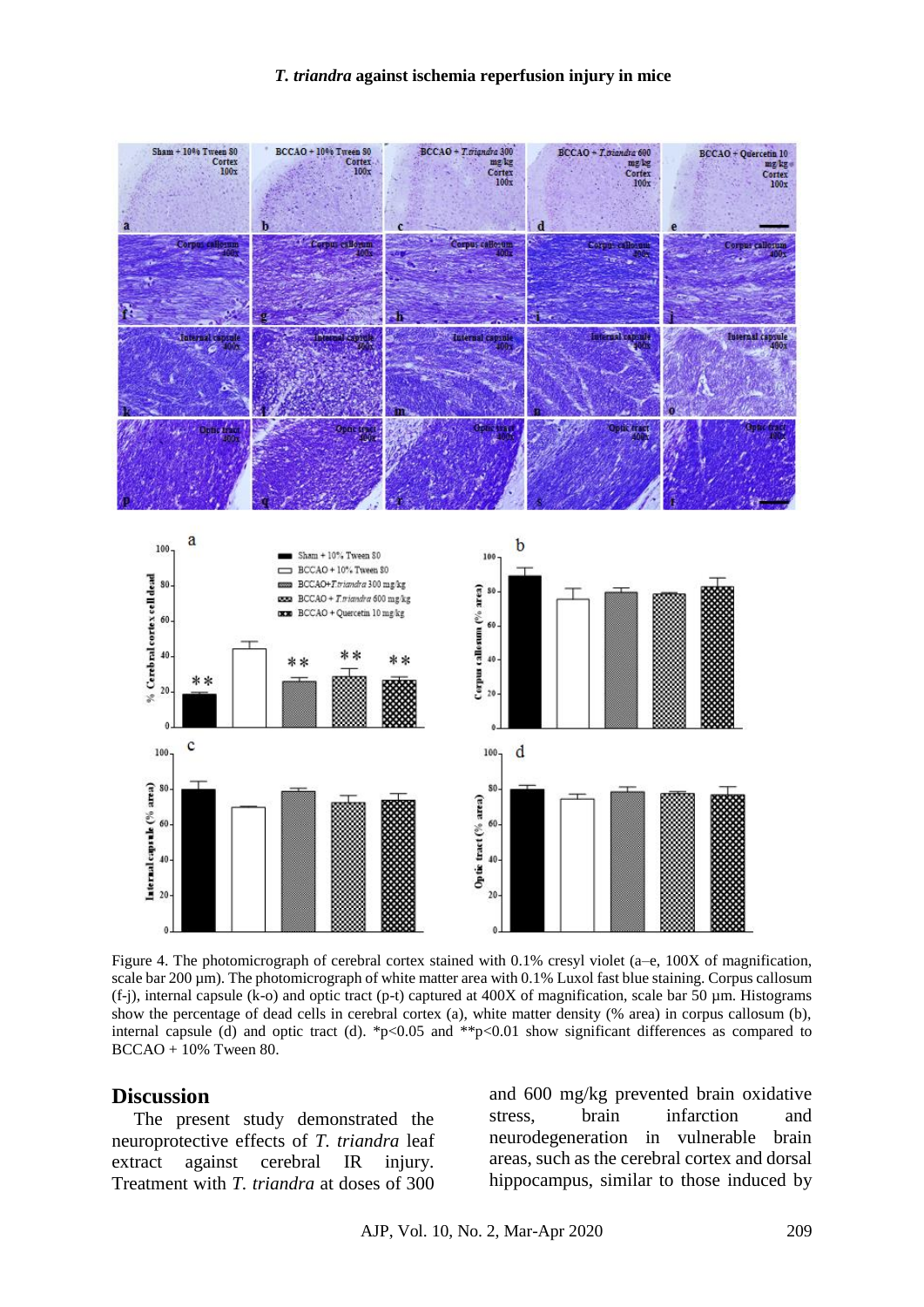quercetin 10 mg/kg. Thirty minutes of BCCAO followed by 45 min of reperfusion in this study's mice model, caused significant oxidative brain damages similar to a previous study (Raghavendra et al., 2009). IR-induced augmentation of brain tissue calcium and lipid peroxidation was represented by increased MDA levels. The mechanism of brain IR injuries, including ischemia, leads to the deprivation of highenergy phosphates such as ATP, excitotoxicity, and depolarization and augmentation of cytosolic calcium (Phillis et al., 2002). High calcium levels initiate many intracellular metabolic cascades. For example, activation of nitric oxide synthase (NOS) and the formation of NO radicals and phospholipase activation lead to membrane damage (Beckman, 1991). Lipid peroxidation is exacerbated during the reperfusion period, corresponding with overwhelming  $O<sub>2</sub>$  levels that react with NO and lead to peroxynitrite (ONOO) formation. As a potential free radical, - ONOO initiates lipid peroxidation during the reperfusion period, which inhibits growth factor signaling and leads to apoptotic cascade (White et al., 2000). Inhibition of the synthesis of proteins such as antioxidant enzymes during reperfusion, leads to oxidative stress (Guo et al., 2012; Mansoorali et al., 2012).

The present study found that *T. triandra* leaf extract ameliorates oxidative stress. This was represented by brain tissue calcium and MDA reduction and a significant increase in the antioxidant enzymes SOD and CAT, as well as the reducing agent GSH. These effects involve high phenolic and flavonoid contents, especially quercetin (Boonsong et al., 2009; Phunchango et al., 2015; Singthong et al., 2014). The present study used *T. triandra* leaf extract with high antioxidant contents, including total phenolic levels of 340.21 mg GAE/g and total flavonoid levels of 231.29 mg QE/g (Thong-asa et al., 2017). Moreover, the active contents of *T. triandra* leaf extract, such as saponin, quercetin, beta-carotene, phyrol and alpha-tocopherol,

are well-known antioxidant and antiinflammatory agents (Boonsong et al., 2009). The possible survival-promoting mechanisms of *T. triandra* leaf extract during IR may include the amelioration of calcium and MDA, as well as the augmentation of the reducing agent GSH and the antioxidant enzymes CAT and SOD. These effects enhance neuronal survival from ischemic onset through the reperfusion period. Therefore, they increase neuronal endurance and may further benefit rehabilitation.

The present study also investigated the protective effects of *T. triandra* leaf extract against IR injury in terms of brain infarction. We demonstrated that IR significantly increases brain infarction and but *T. triandra* at doses of 300 and 600 mg/kg prevents brain infarction. We confirmed this neuroprotective effect through the histological evaluation of vulnerable brain areas, such as the cerebral cortex and the dorsal hippocampus.

The neuroprotective effects of *T. triandra* leaf extract against cerebral IR injury include antioxidation via inhibition of calcium and lipid peroxidation, as well as activation of SOD and CAT enzymes and GSH. Considering the balance between death- and survival-promoting mechanisms in IR, *T. triandra* leaf extract enhances survival-promoting mechanisms and leads to the reduction of brain vulnerability to ischemia, which may extend the therapeutic window for patients who suffer from IR.

# **Acknowledgment**

This study was supported by the grant of Kasetsart University Research and Development Institute (KURDI), Kasetsart University. The authors would like to thank ATPSRU for helping with plant identification and extraction. We also would like to thank under graduated students participated in the project in zoology and biology, Department of Zoology, Faculty of Science, Kasetsart University for research assistance.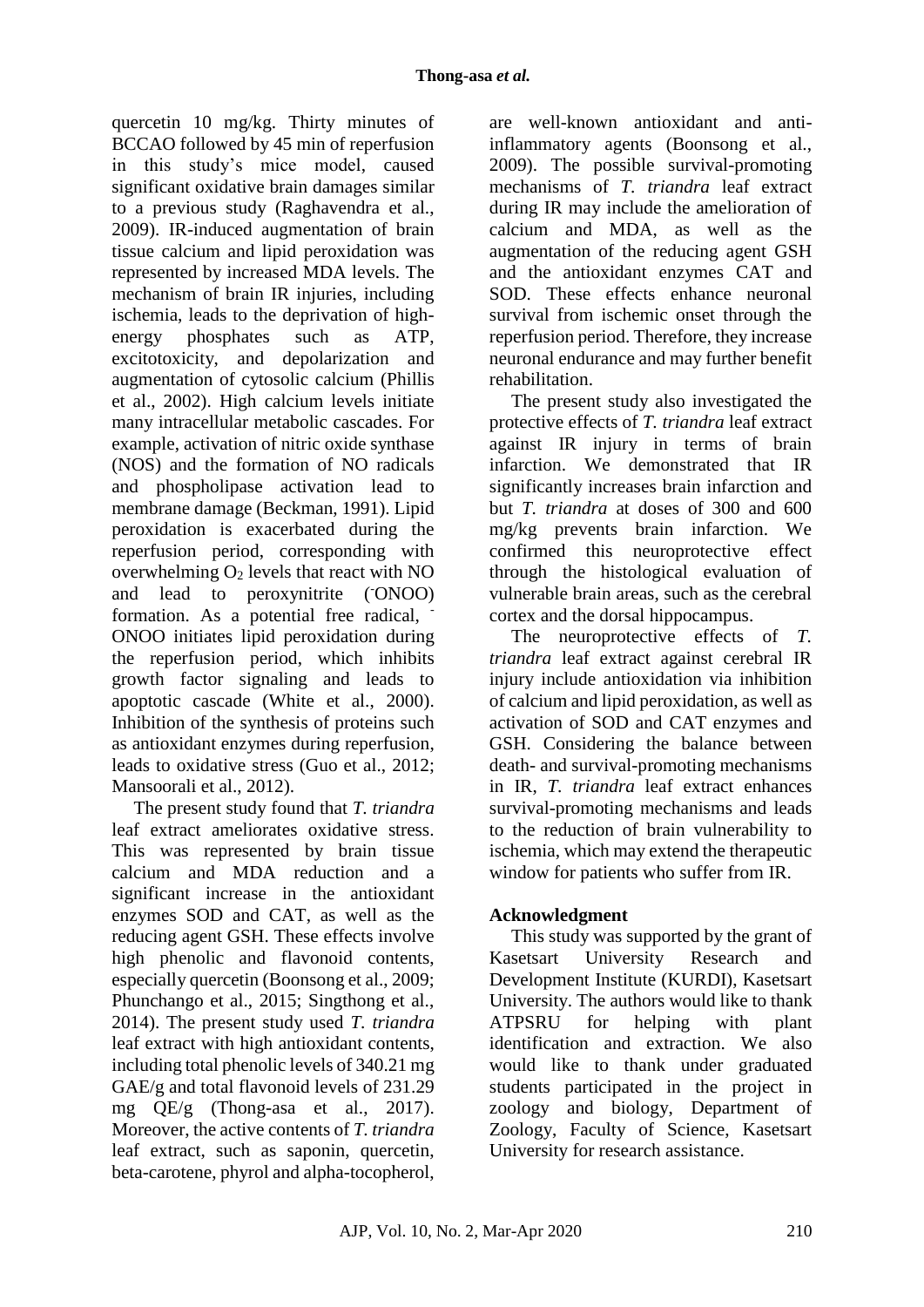#### **Conflicts of interest**

The authors have declared that there is no conflict of interest.

## **References**

- Beckman JS. 1991. The double-edged role of nitric oxide in brain function and superoxide-mediated injury. J Dev Physiol, 15: 53-59.
- Boonsong P, Laohakunjit N, Kerdchoechuen O. 2009. Identification of polyphenolic compounds and colorants from *Tiliacora triandra* (Diels) Leaves. Agricultural Sci J, 40: 13-16.
- Guo C, Tong L, Xi M, Yang H, Dong H, Wen A. 2012. Neuroprotective effect of calycosin on cerebral ischemia and reperfusion injury in rats. J Ethnopharmacol, 144: 768-774.
- Hadwan MH, Abed HN. 2016. Data supporting the spectrophotometric method for the estimation of catalase activity. Data in Brief, 6: 194-199.
- Ingkaninan K, Temkitthawon P, Chuenchom K, Yuyaem T, Thongnoi W. 2003. Screening for acetylcholinesterase inhibitory activity in plants used in Thai traditional rejuvenating and neurotonic remedies. J Ethnopharmacol, 89: 261-264.
- Kaewpiboon C, Winayanuwattikun P, Yongvanich T, Phuwapraisirisan P, Assavalapsakul W. 2014. Effect of three fatty acids from the leaf extract of Tiliacora triandra on P-glycoprotein function in multidrug-resistant A549RT-eto cell line. Pharmacogn Mag, 10: S549-S556.
- Leker RR, Shohami E. 2002. Cerebral ischemia and trauma different etiologies yet similar mechanisms: neuroprotective opportunities. Brain Res Rev, 39: 55-73.
- Lowry OH, Rosebrough NJ, Farr AL, Randall RJ. 1951. Protein measurement with the Folin phenol reagent. J Biol Chem, 193: 265-275.
- Makarov VG, Makarova MN, Selezneva AI. 2005. Studying the mechanism of antioxidant effect of vitamins and flavonoids. Vopr Pitan, 74: 10-13.
- Mansoorali KP, Prakash T, Kotresha D, Prabhu K, Rama Rao N. 2012. Cerebroprotective effect of Eclipta alba against global model of cerebral ischemia induced oxidative stress in rats. Phytomedicine, 19: 1108- 1116.
- Mira L, Fernandez MT, Santos M, Rocha R, Florencio MH, Jennings KR. 2002. Interactions of flavonoids with iron and copper ions: a mechanism for their antioxidant activity. Free Radic Res, 36: 1199-1208.
- Pachaly P, Khosravian H. 1988. Tilitriandrin: a new bisbenzylisoquinoline alkaloid from tiliacora triandra. Planta Med, 54: 516-519.
- Paris RR, Sasorith SK. 1967. On the alkaloids of 2 Menispermaceae from Laos: Cyclea barbata (Wall.) Miers and Tiliacora triandra (Roxb.) Diels. Ann Pharm Fr, 25: 627-633.
- Paxinos G, Franklin K. 2001. The Mouse Brain in Stereotaxic Coordinates (3rd Ed), pp. 197- 215, Academic Press.
- Pedrielli P, Pedulli GF, Skibsted LH. 2001. Antioxidant mechanism of flavonoids. Solvent effect on rate constant for chainbreaking reaction of quercetin and epicatechin in autoxidation of methyl linoleate. J Agric Food Chem, 49:3034- 3040.
- Phadungkit M, Somdee T, Kangsadalampai K. 2012. Phytocheical screening, antioxidant and antimutagenic activities of selected Thai edible plant extracts. J Med Plants Res, 6:662-666.
- Phillis JW, O'Regan MH, Donard SD. 2002. Energy utilization in the ischemic/reperfused brain. International Review of Neurobiology, pp. 377-414, Academic Press.
- Phunchango N, Wattanathorn J, Chaisiwamongkol K. 2015. Tiliacora triandra, an anti-intoxication plant, improves memory impairment, neurodegeneration, cholinergic function, and OCidative stress in hippocampus of ethanol dependence rats. Oxid Med Cell Longev, 2015:1-9.
- Raghavendra M, Rituparna M, Shafalika K, Anshuman T, Sumit M, SA. 2009. Role of Centella asiatica on cerebral post-ischemic reperfusion and long-term hypoperfusion in rats. Int J Green Pharm, 3:88-96.
- Saiin C, Markmee S. 2003. Isolation of antimalarial active compound from Yanang (*Tiliacor triandra* Diels). Kasetsart J Nat Sci, 37:47-51.
- Sakamula R, Thong-Asa W. 2018. Neuroprotective effect of p-coumaric acid in mice with cerebral ischemia reperfusion injuries. Metab Brain Dis, 33: 765-773.
- Singthong J, Oonsivilai R, Oonmetta-Aree J,